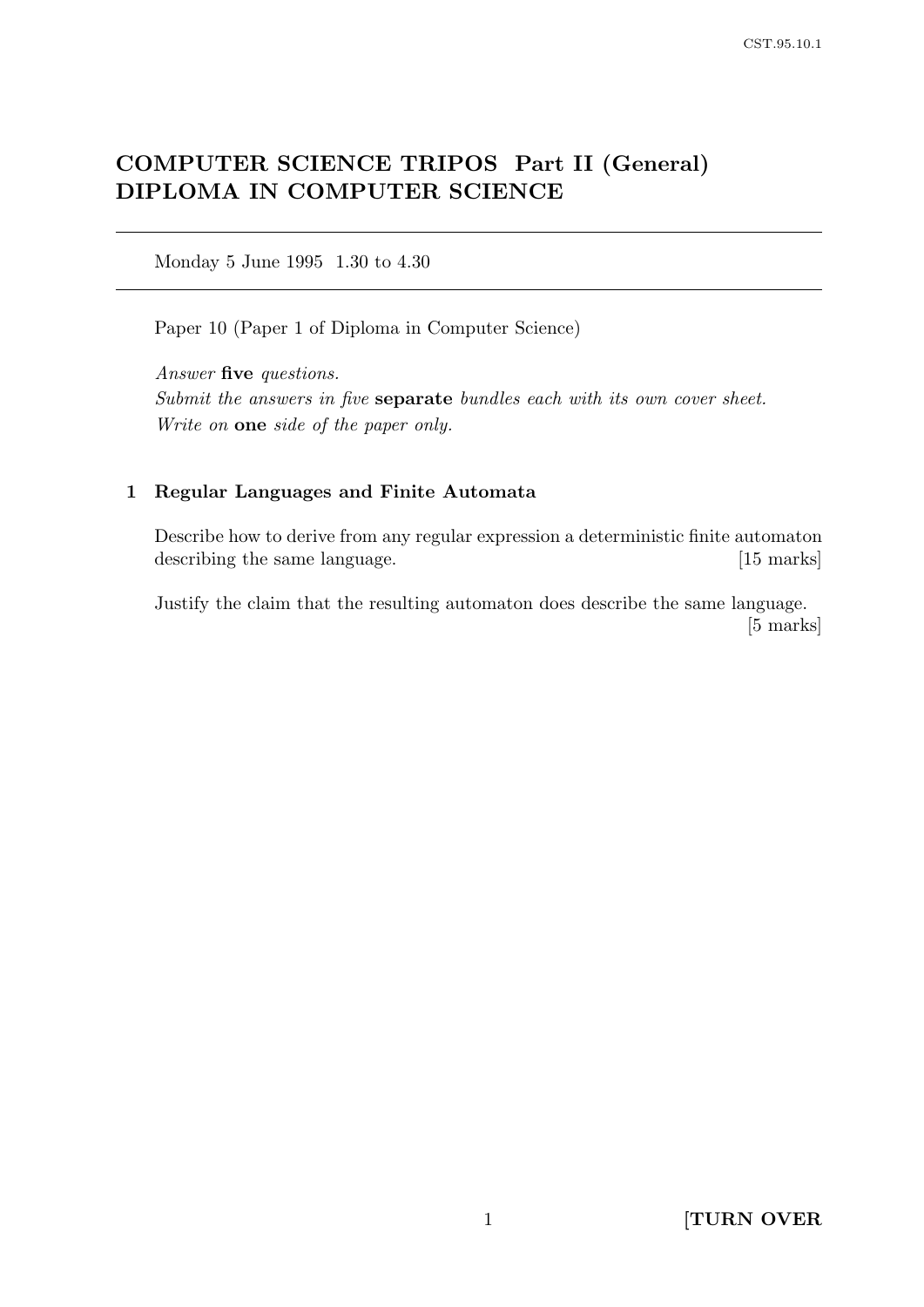# 2 Modula-3

In the context of Modula-3, define the following: *compilation unit*, INTERFACE, MODULE, IMPORT and EXPORT. [5 marks]

The following module, which is in the file Test.m3, has been written to test two procedures, Twice and Thrice, which are imported through the interface MultI (in the file MultI.i3) from the module MultM (in the file MultM.m3).

```
MODULE Test EXPORTS Main;
IMPORT MultI;
BEGIN
  MultI.Twice ('A')
  MultI.Thrice ('A')
END Test.
```
The procedures Twice and Thrice are intended simply to output the single character, presented as parameter, twice and three times respectively. Write a suitable interface MultI and a suitable module MultM. [8 marks]

Working in terms of files containing source code, the relationships between the module Test, the interface MultI and the module MultM may be represented by the following diagram:



In this representation, a box with rounded ends represents an interface and a rectangular box represents a module. The arrows represent the directions of imports and exports. Augment this diagram to include the file containing the interface Main and any other interfaces and modules used directly or indirectly by the interface and module you have written. [7 marks]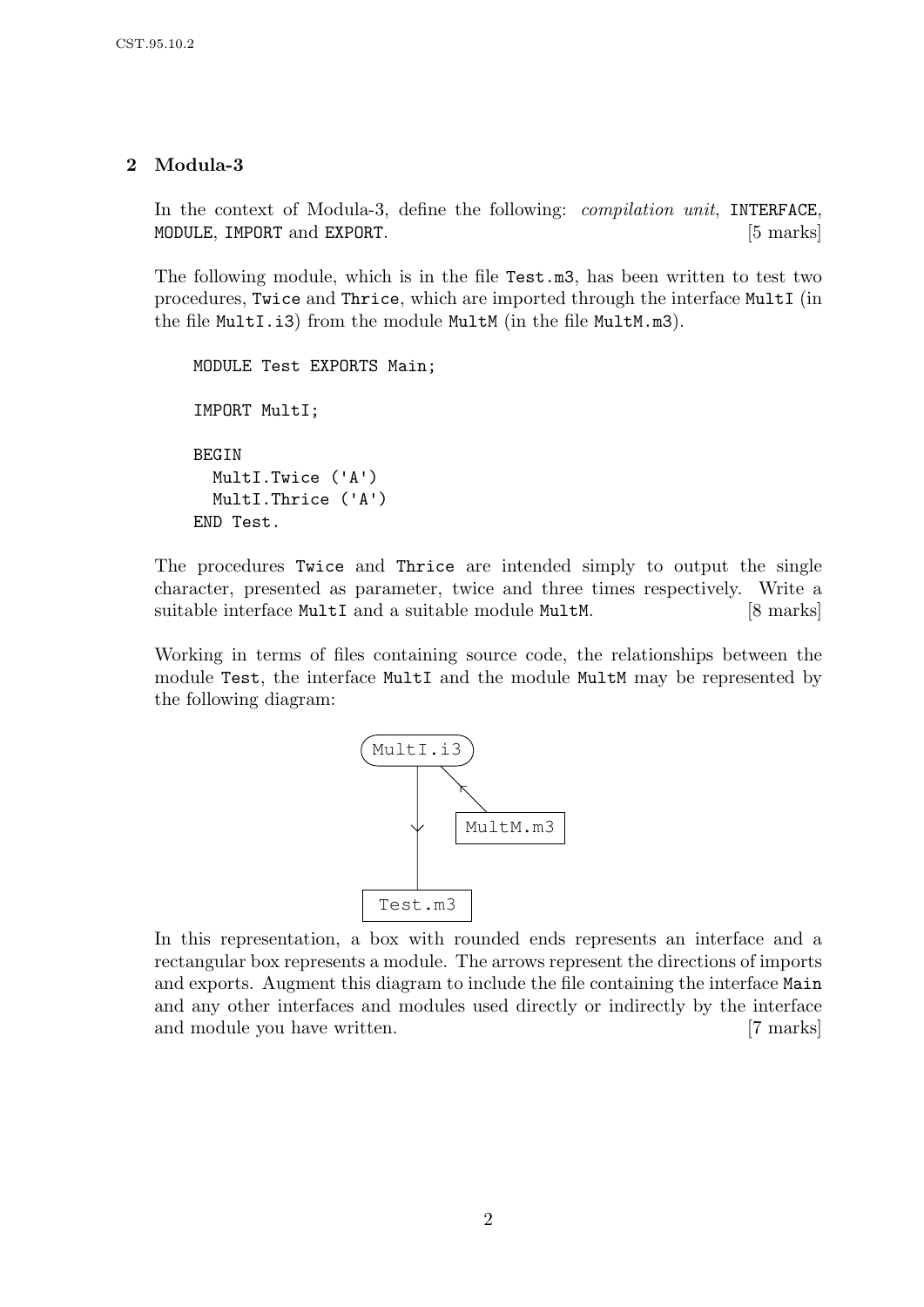### 3 Further Modula-3

Synchronisation of threads in Modula-3 is achieved through the use of mutexes and condition variables. An alternative scheme would be to use Dijkstra semaphores. A semaphore has a hidden value (usually set to 1 initially) and two atomic operations:

wait (sometimes called P) decrements the stored value. If the result is negative, the thread is suspended; otherwise it continues.

signal (sometimes called V) increments the value. If there are any other threads suspended while waiting for the semaphore, one of them is allowed to continue.

Write an interface Semaphore defining an opaque object type T with init, signal and wait methods. [5 marks]

Sketch an implementation of the Semaphore module giving a concrete revelation of T and implementing appropriate default methods. [10 marks]

Show how the interface and implementation could be extended to derive a sub-type of T with an extra method, try, which works like wait but returns a BOOLEAN value instead of blocking. In the normal case, try should return TRUE but when the thread would have been suspended, the value in the semaphore is left unchanged and it should return FALSE. [5 marks]

#### 4 Compiler Construction

Construct the characteristic finite state machine for the following grammar.

$$
S \rightarrow A B \text{ eof}
$$
  
\n
$$
A \rightarrow A B \mid B a
$$
  
\n
$$
B \rightarrow (A) \mid b
$$
 [6 marks]

Explain what is meant by the FOLLOW set for a non-terminal symbol in a grammar, and derive the FOLLOW sets for  $A$  and  $B$  in the above grammar.

[4 marks]

Construct, with explanation, the SLR(1) action and goto matrices for the above grammar. [5 marks]

Illustrate how the  $SLR(1)$  parsing algorithm works for this grammar by showing the successive states of the parser stack and input stream while parsing

$$
b \, a \, b \, (b \, a \, ) \, \text{eof} \tag{5 \, marks}
$$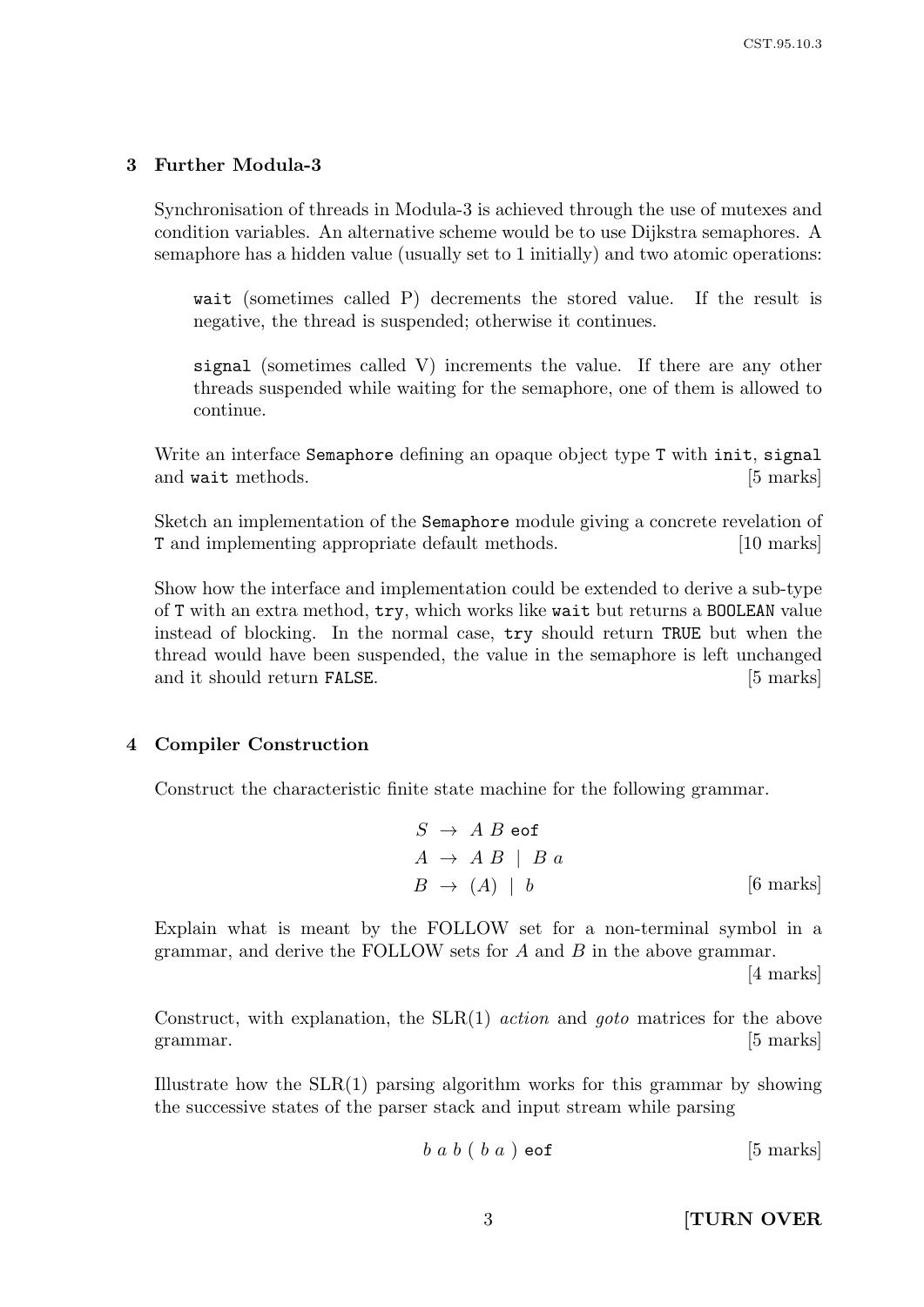### 5 Data Structures and Algorithms

For each of the following situations identify one data structure or algorithm that it would be sensible to use, and another that would in principle achieve the desired result but which would have significant disadvantages. You may identify standard methods by name and need not describe in detail how they work, but should make it clear what properties the schemes that you identify have that make some of them more appropriate than others.

- (a) You need to represent some (directed) graphs where when a graph has N vertices it will have around  $N \log N$  edges. The number of vertices,  $N$ , may become quite large. [4 marks]
- (b) In the process of rendering a graphical image you have already sorted all the objects that have to be drawn with an ordering based on their distance from the viewpoint. Now the image has been changed slightly so that you can start to display the next frame of the video sequence, so all the distances have changed, and you need to sort the objects again. [4 marks]
- (c) You need to build a table. It will be possible to insert objects into the table or retrieve previously stored ones. The only operation you are permitted to perform on objects is a pair-wise comparison that can tell if two objects are equal and if not indicates an ordering between them. There will be both plenty of insertion operations and plenty of lookups. [4 marks]
- (d) You need to find the shortest distance (through a directed graph that has lengths associated with each edge) from a nominated source point  $A$  to each of a collection of destinations  ${B_i}$ . [4 marks]
- (e) Blocks of material, each identified by a key, are to be stored on a large disc. From time to time new blocks (and associated keys) will need to be added, but mostly you need to service requests where a user submits a key and wants the corresponding information recovered. There is so much data that the disc is fairly full. [4 marks]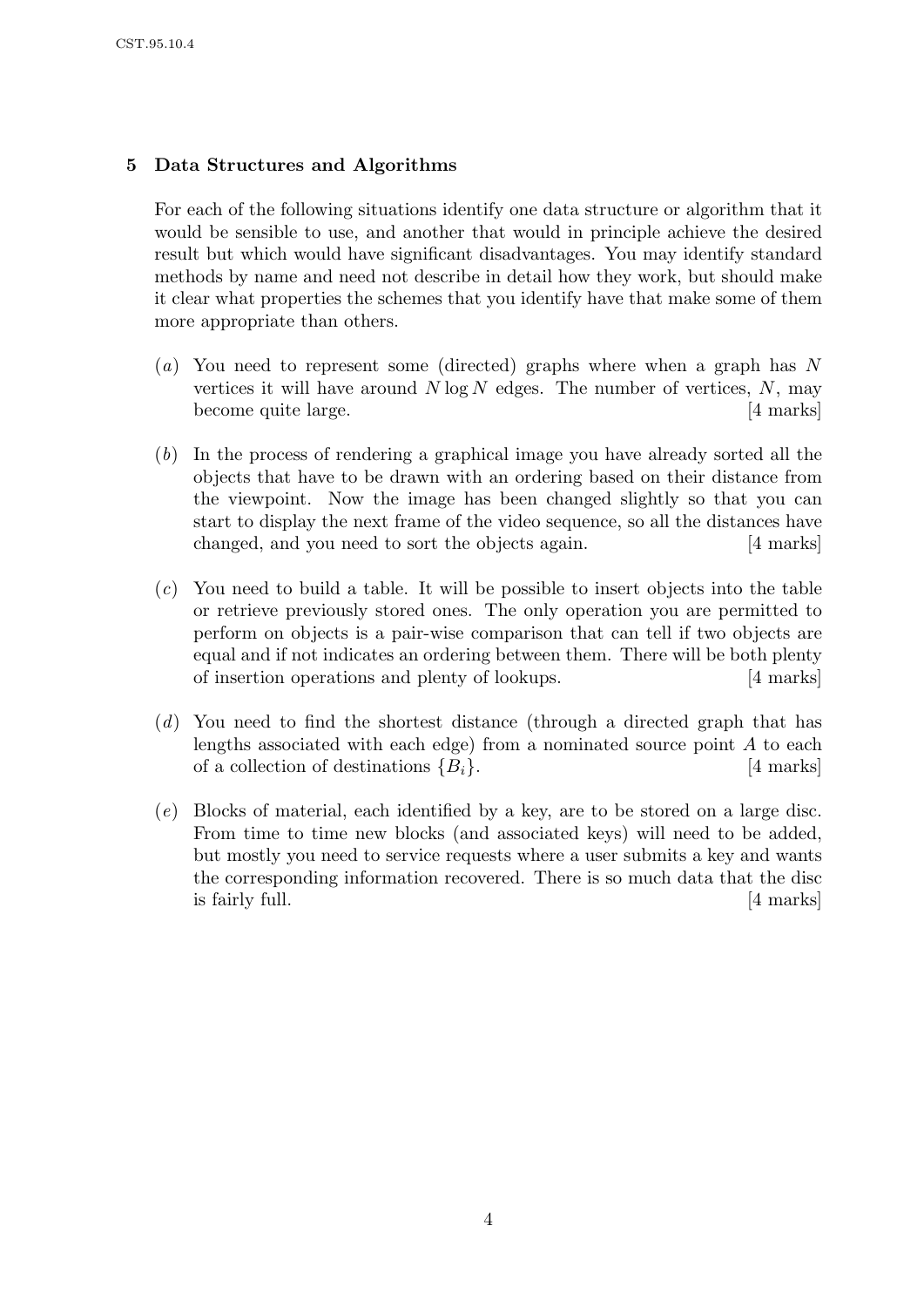#### 6 Data Structures and Algorithms

A reasonable approximation for the average number of probes to insert a new entry into an open hash table where a fraction  $\beta$  of the table is already in use is  $1/(1-\beta)$ .

Suppose that data is stored by initially creating a really tiny hash table (say a vector of size just 8). Entries are added to the table from time to time. Whenever the table becomes  $3/4$  full a new hash table, twice the size, is created: all existing data is taken out of the old table, and inserted instead into the new one. Thus in general the table that is in use will be between 3/8 and 3/4 full, and looking things up in it will be efficient.

Although the above method has good predicted costs for retrieving information stored in the table, there remains some worry that the repeated cost of copying data from smaller to larger tables may be excessive. Suppose that at some stage N items have been inserted and that the very last insertion provoked the copying step. Estimate the ratio between the total number of hash probes performed while building the table and N. How does it compare with the number that would have been used if the table had been built full-sized to start with rather than having to grow stage by stage on the way? [20 marks]

[If you really need their values, you may assume that  $ln(2) = 0.7$ ,  $ln(3) = 1$  and  $ln(5) = 1.6$ , but note that you are not expected to perform any arithmetic tedious enough to call for a calculator: a reasonable estimate (for example to within a factor of 1.5) and a justification of how that value was arrived at is what is required.]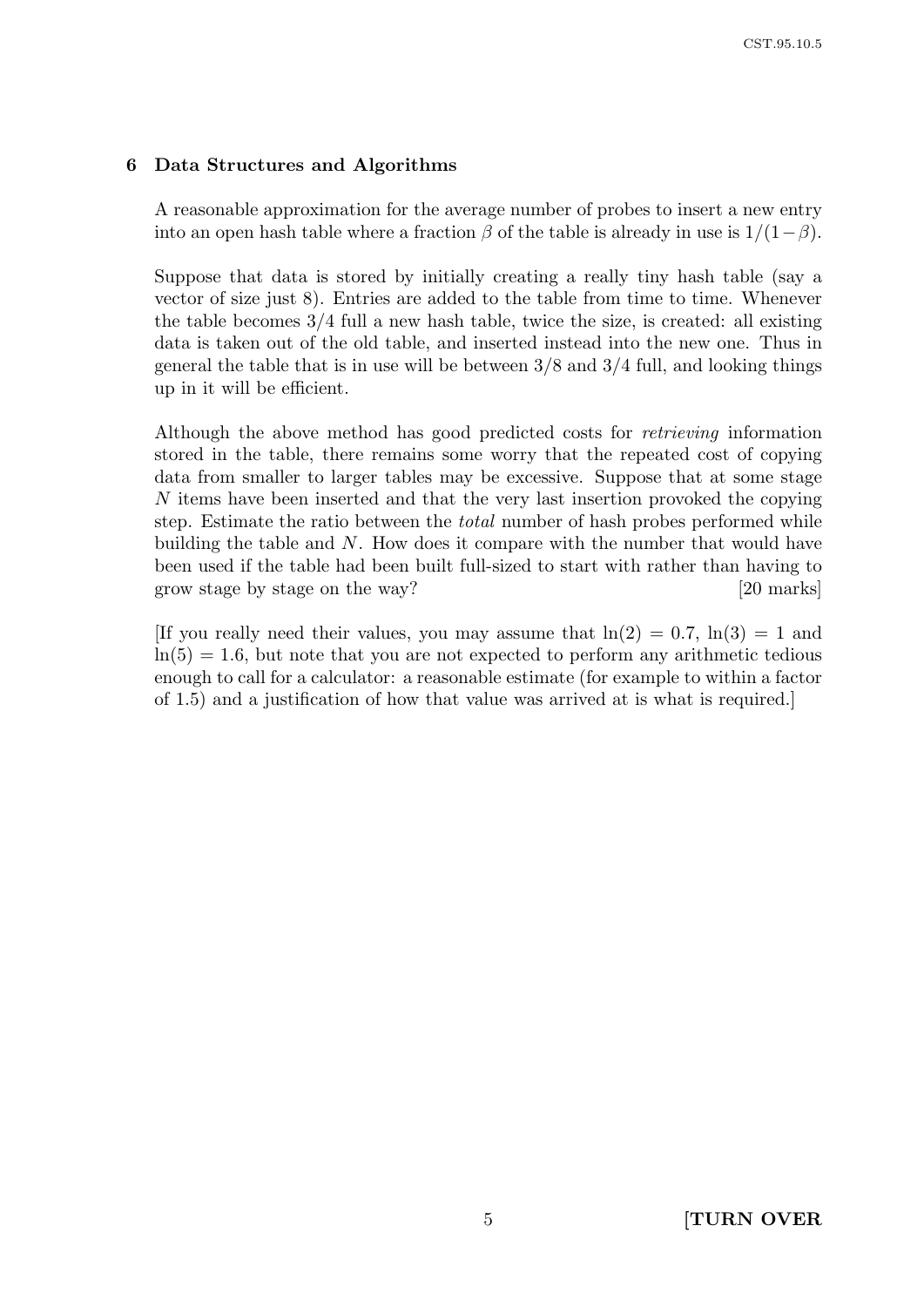# 7 Operating System Foundations

Why are multiple buffers often used between producing and consuming processes? [4 marks]

Describe the operation of a *semaphore*. [4 marks]

What is the difference between a counting semaphore and a binary semaphore? [2 marks]

The code below is intended to synchronise buffer control between multiple producing processes and a single consuming process. freeBuffer and fullBuffer are semaphores. Describe an execution sequence which causes error.

Initialisation:

```
current_free := 0;
current_full := 0;freeBuffer := buffers;
fullBuffer := 0;
```
Producers:

LOOP

```
produce item;
     WAIT(freeBuffer);
     COPY (buffer[current free], item);
     current free := (current free + 1) MOD buffers;
     SIGNAL(fullBuffer);
END;
```
Consumer:

```
LOOP
   WAIT(fullBuffer);
    COPY (item, buffer[current_full]);
    current_full := (current_full + 1) MOD buffers;SIGNAL (freeBuffer);
    consume item;
END; [5 \text{ marks}]
```
Modify the code to correct the problem. [5 marks]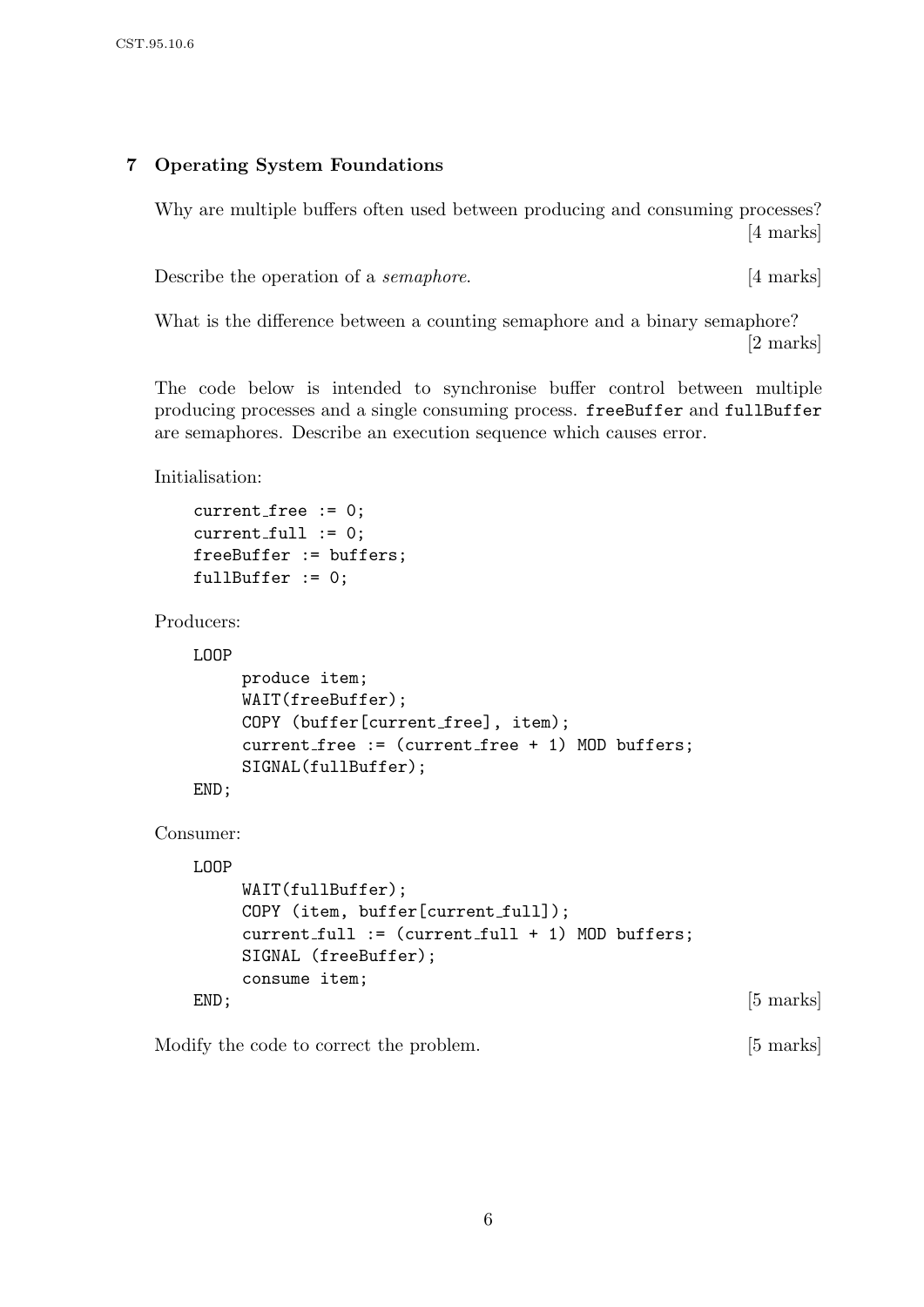#### 8 Operating System Functions

What properties of file access and of discs does a *log-structured* file system use to optimise file system performance? Describe scenarios in which the relevant assumptions are valid and invalid. [8 marks]

Describe the operation of such a file system, including the actions of the sweep, or garbage collection, stage, and how the system recovers from crashes. [12 marks]

#### 9 Unix Case Study

Describe the segments that compose a Unix process and how the exec functions create these segments from the sections of an executable binary file. [8 marks]

Using as an example the command line 1s | wc, describe the sequence of operations and system calls that a shell must perform to execute the commands to the point at which an exec function is invoked on each of ls and wc. [12 marks]

#### 10 Computation Theory

Give a brief explanation of each of the following:

- (a) the encoding of register machine programs as numbers  $[5 \text{ marks}]$
- (b) the notion of a *universal* register machine  $\left[3 \text{ marks}\right]$
- (c) the notion of a register machine *decidable* subset of  $\mathbb{N} = \{0, 1, 2, ...\}$  [2 marks]

Assuming the existence of a universal register machine, or otherwise, show that there is a unary computable partial function  $f(x)$  such that both  ${x \in \mathbb{N} \mid f(x) \text{ is defined}}$  and  ${y \mid \text{for some } x, f(x) = y}$  are register machine undecidable. If you appeal to the undecidability of the Halting Problem, you must prove it. (You may assume the existence of register machines for coding and decoding pairs of numbers as numbers.) [10 marks]